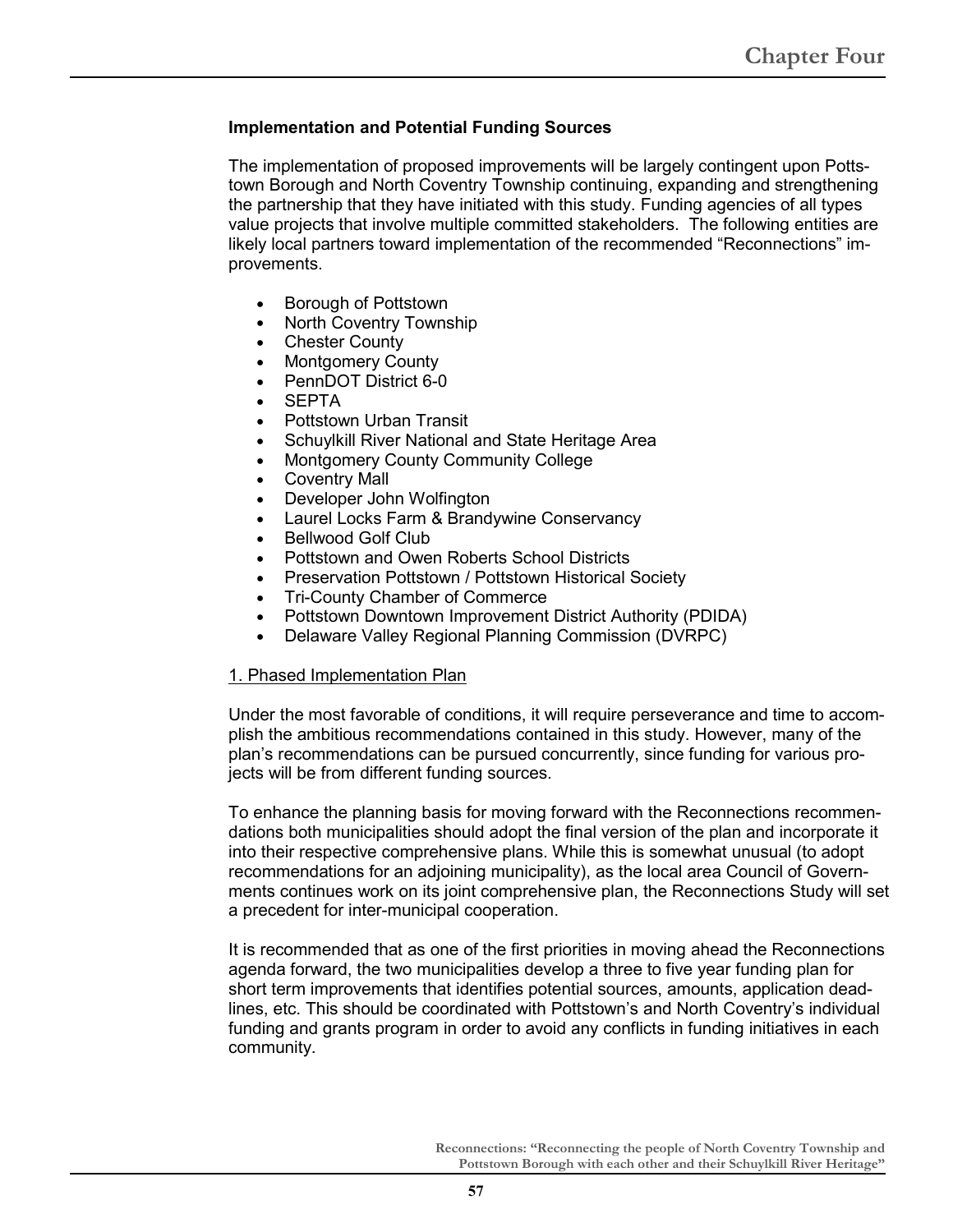# a. Short Term Projects

The Reconnection Committee has established Short Term Priorities for a select number of recommended projects. The basis for selecting these short term project priorities include:

- Project size and cost
- Inter-municipal participation
- Likelihood of funding partners
- Relationship to interconnectivity between the two communities

Based on those and other criteria, the following recommendations were designated as Short Term Projects / Priorities:

Hanover Street Bridge Improvements - A highly visible and symbolic project, the bridge improvements can be accomplished in phases. As a gateway to both communities, the bridge presents the opportunity to celebrate the river and each community in a highly obvious and literal manner.

Potential Funding Partners:

- PennDOT
- **Montgomery County**
- Chester County
- DCED
- William Penn Foundation
- Schuylkill River Heritage Park (DCNR)

Railroad Trestle Pedestrian Bridge - A discreet connection that can be pursued as an important link to the Schuylkill River Trail and between local recreational resources.

Potential Funding Partners:

- Montgomery County
- Chester County
- Schuylkill River Heritage Park (DCNR)
- TEA-3 Enhancements (PennDOT)
- **SRGA**

River Road Trail - Creation of a waterfront trail will create an entirely new understanding of the riverfront in the Township. Initially this project can be implemented on a test basis to determine how the one way traffic system on River Road functions. This project can attract a variety of funding sources.

Potential Funding Partners:

- DEP Growing Greener
- Chester County
- Schuylkill River Heritage Park (DCNR)
- SRGA
- Coventry Mall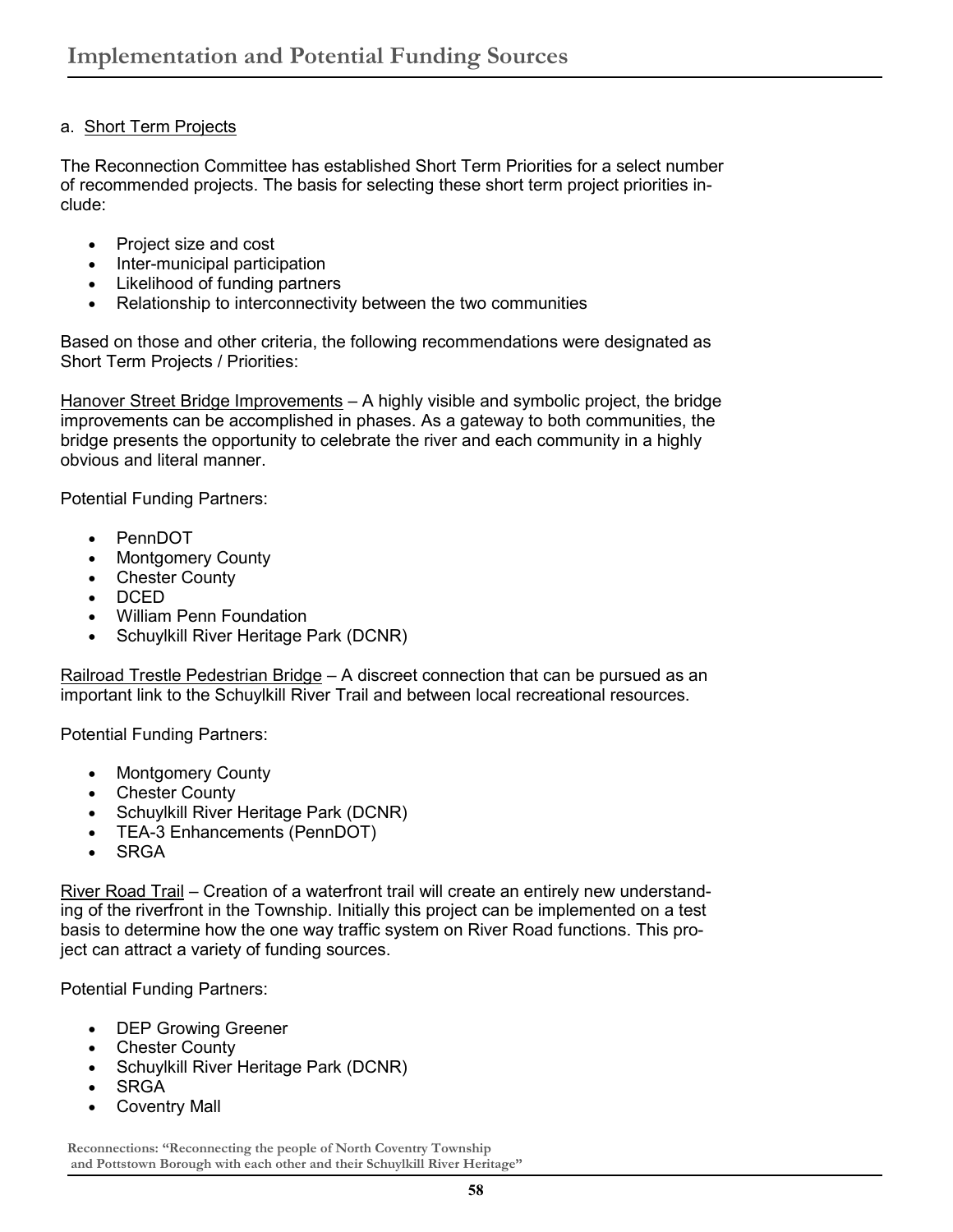Laurelwood Road Improvements – Continuation of pedestrian access along River Road en route to the Coventry Mall.

Potential Funding Partners:

- DCED
- **Chester County**
- **Coventry Mall**

Hanover Street Streetscape Improvements - This large project can most likely be undertaken in phases. Street tree planting may be an initial phase. Create a much more attractive and pedestrian friendly roadway. Initial emphasis should be placed between River Road and the Rt. 422 Interchange.

Potential Funding Partners:

- PennDOT
- Chester County
- DCED

Rt. 724 Bikeway Improvements – A relatively simple project despite its length. Initial emphasis should be for roadway shoulder improvements and/or bike lanes through PennDOT's "Betterment" program which uses district maintenance funds. Later initiatives would be sidewalks and street trees.

Potential Funding Partners:

- PennDOT
- **Chester County**

Scenic Overlay Protection – A no cost to either municipality (except for consultant and staff time,) ordinance revision for both municipalities to afford areas along the river additional protection for the river areas scenic areas.

Acquire Bellwood Golf Club Floodplain Site – Afford permanent protection to the wetland habitat areas along the river. Opportunity for construction of the Riverside Trail.

Potential Funding Partners:

- DEP (Growing Greener)
- **Chester County**
- DCNR

b. Long Term Projects / Priorities are all other proposed improvements projects.

Some initial strategies for moving forward (now) with the long term projects (with the anticipation that these projects will take more time to fund), include the following actions: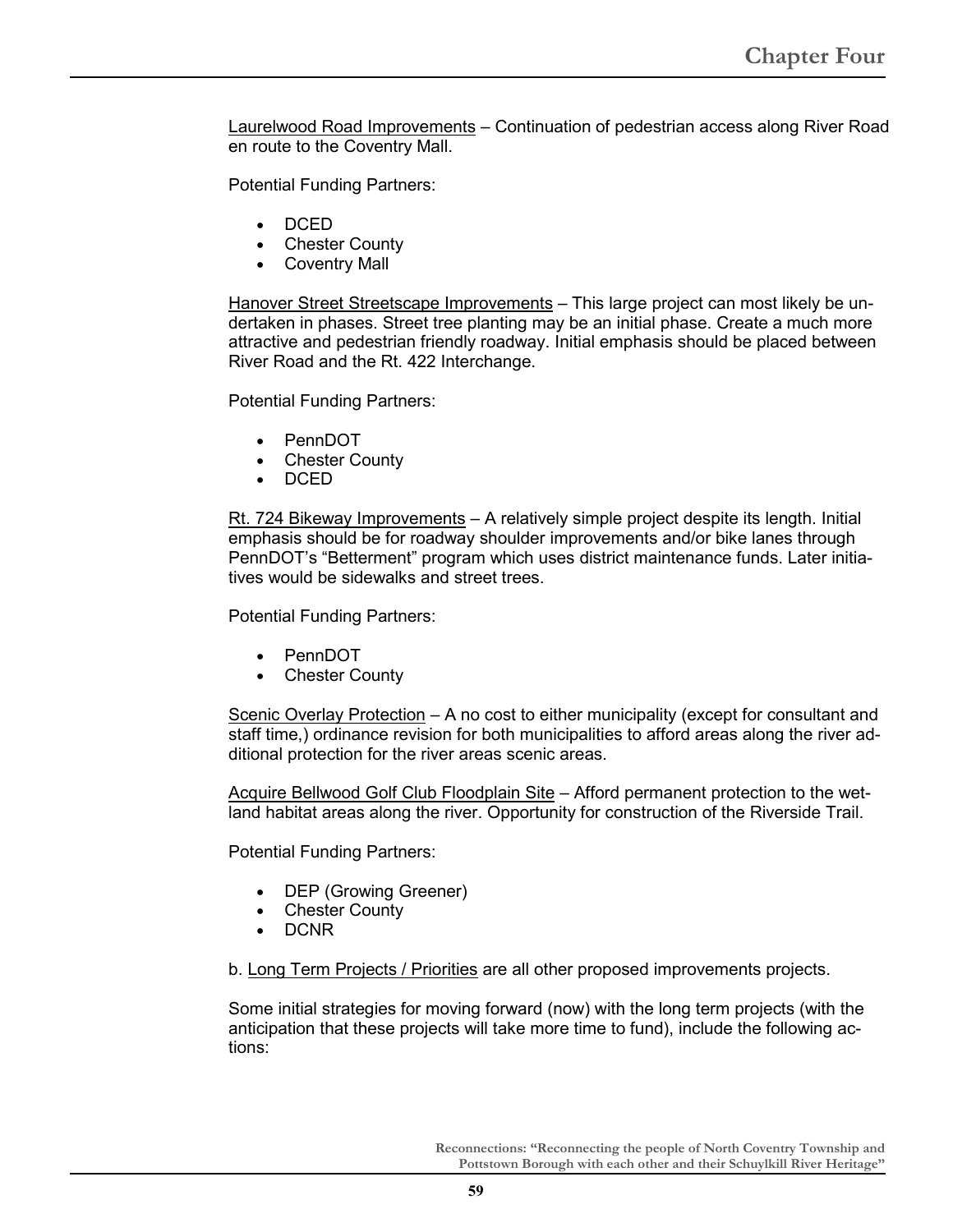Keim Street Bridge Replacement & Improvements - Initiate discussion with PennDOT, Montgomery County and Chester County and local and regional legislators now to position this project for placement on PennDOT's twelve year plan.

Periodic Flooding in South Pottstown - Initiate a dialogue with the US Army Corps of Engineers to determine if flooding along this section of the river can be mitigated.

Utility Easement Right of Way Trail – Make a formal contact with PECO to discuss the township's interest in utilizing this right of way for a trail connection. This will allow the township to ascertain issues and plan for trail implementation.

## 2. Potential Funding Sources

# Schuylkill Heritage Area Grants

DCNR makes grants available to promote public-private partnerships that preserve and enhance natural, cultural, historic and recreation resources to stimulate economic development through heritage tourism. Grants are available to municipalities, nonprofit organizations or federally designated commissions acting on behalf of the municipalities in heritage park areas. Grants are awarded for a variety of purposes including feasibility studies; specialized studies; and implementation projects. Planning Grants require a 25 percent local match and Implementation Grants require a 50-50 or equal match. This program is administered through the Schuylkill River Greenway Association.

# Urban and Community Forestry Grants

Can be used to encourage the planting of trees in Pennsylvania communities. Small municipal challenge grants provide 50 percent of the cost of the purchase and delivery of trees. Special grants are available for local volunteer groups, civic clubs, and municipalities to train and use volunteers for street tree inventories, and other projects in urban and community forestry. The Pennsylvania Urban and Community Forestry Council administers the program.

http://www.dcnr.state.pa.us/forestry/pucfc/grants.html

## Legislative Funding

State and federal elected officials can often include items into legislation for worthy projects in their districts. A conversation between county and municipal officials and legislators is the way to begin this process. This should be a well-coordinated effort between the Borough of Pottstown and North Coventry Township and their respective counties. This type of funding should be targeted toward capital improvement projects.

# **DCED Community Revitalization Funds**

The Department of Community and Economic Development (DCED) Community Revitalization Fund is a state program that supports local initiatives that improve the stability of communities and enhance local economies. The grant program covers a wide range of eligible uses including: acquisition of land, buildings, and right-of-ways; recreation projects; programs and developments that build capacity of the local community and relevant local organizations to better serve the needs of the community, and other reasonable and necessary expenses related to communitybased activities. Active support of the district's state senator and / or state representative is critical in a successful grant application. Each of DCED's funding programs is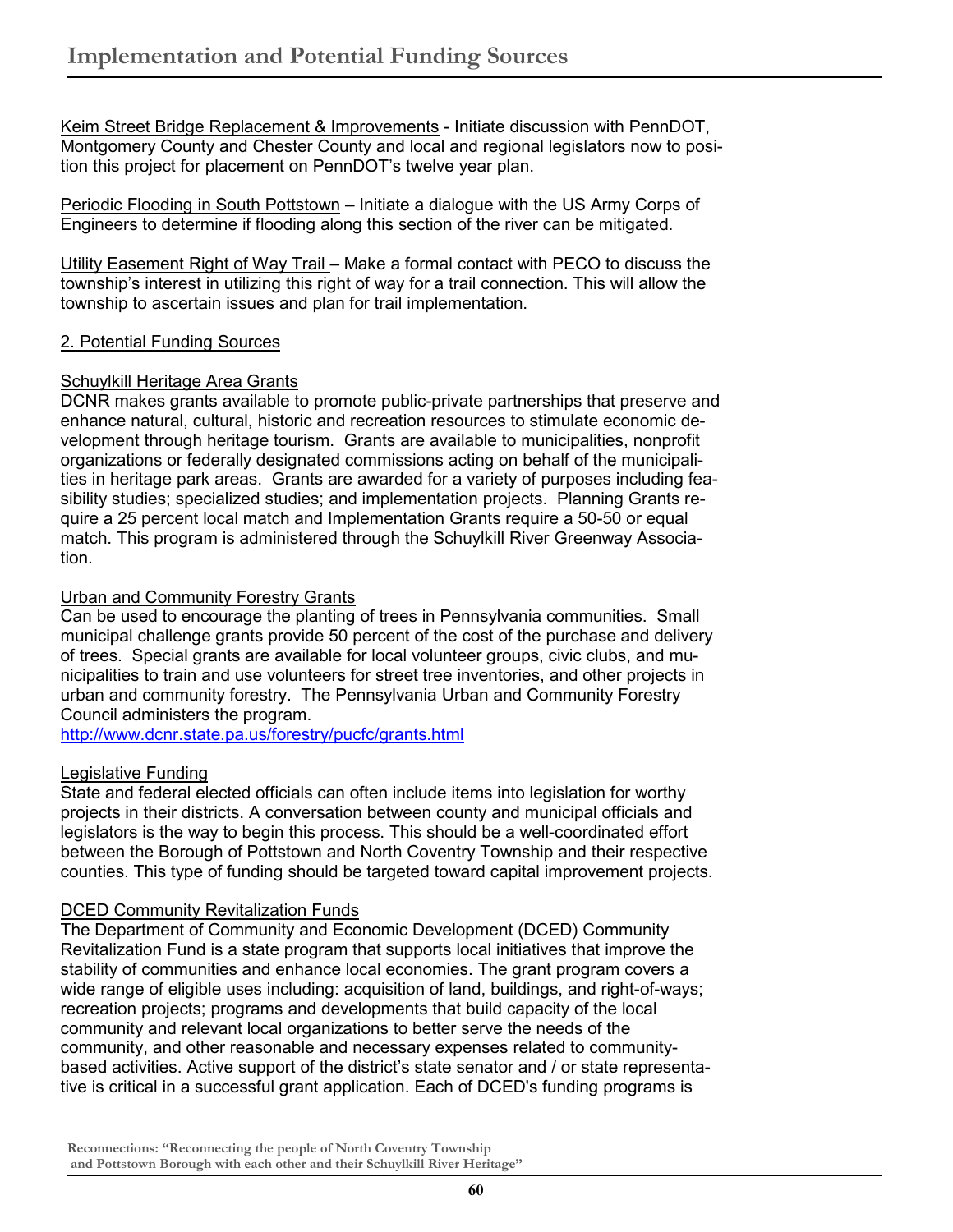listed and described below.

#### Community Revitalization Program

This funding source, which ranges from \$5,000 to \$50,000, supports local initiatives aimed at improving a community's quality of life and improving business conditions.

#### State Planning Assistance Grant

This program provides funding to municipalities for preparation and maintenance of community development plans, policies, and implementation measures. The grant requires a 50% match and priority is given to projects with regional participation.

#### Small Communities Planning Assistance

This grant is awarded to municipalities having a population of 10,000 people or less. The grant offers a no-match funding source that can be used to support neighborhood revitalization, economic development, community conservation and housing plans. Regardless of the project type, the grantee must demonstrate the project benefits for low to moderate-income residents.

#### Community Development Block Grants

This program provides financial and technical assistance to communities for infrastructure improvements, housing rehabilitation, public services, and community facilities. The program targets local governments and 70% of each grant must be used for activities or projects that benefit low to moderate-income people.

#### PennDOT

The Pennsylvania Department of Transportation may provide assistance with any onroad cycling route that is proposed. PennDOT may provide signs and installation of "share the road" markings and, if any shoulder widening is necessary, the local district may provide these improvements through their "betterment" maintenance funds. This source might be applicable to the bike lanes proposed on Route 724.

#### Montgomery County

Montgomery County may be able to provide matching funds (50/50) to state, federal or local funds through the Municipal Open Space Grant Program. This program will fund both land acquisition and development of trail and park facilities. Eligible applicants are municipalities and non-profit organizations. The recently approved County Open Space Bond Issue will make Pottstown eligible for funding for park, open space, trail and historic sites funding. Many of the linkage components of the Reconnections plan may make good candidates for this funding.

Additionally, under the County's Urban Area Revitalization Program, Pottstown qualifies for annual funds for improvements and programs related to the redevelopment of its urban core. Most of the recommendations proposed in this study would qualify under this funding program.

# **Chester County**

Text to be added in final report.

#### North Coventry Township / Borough of Pottstown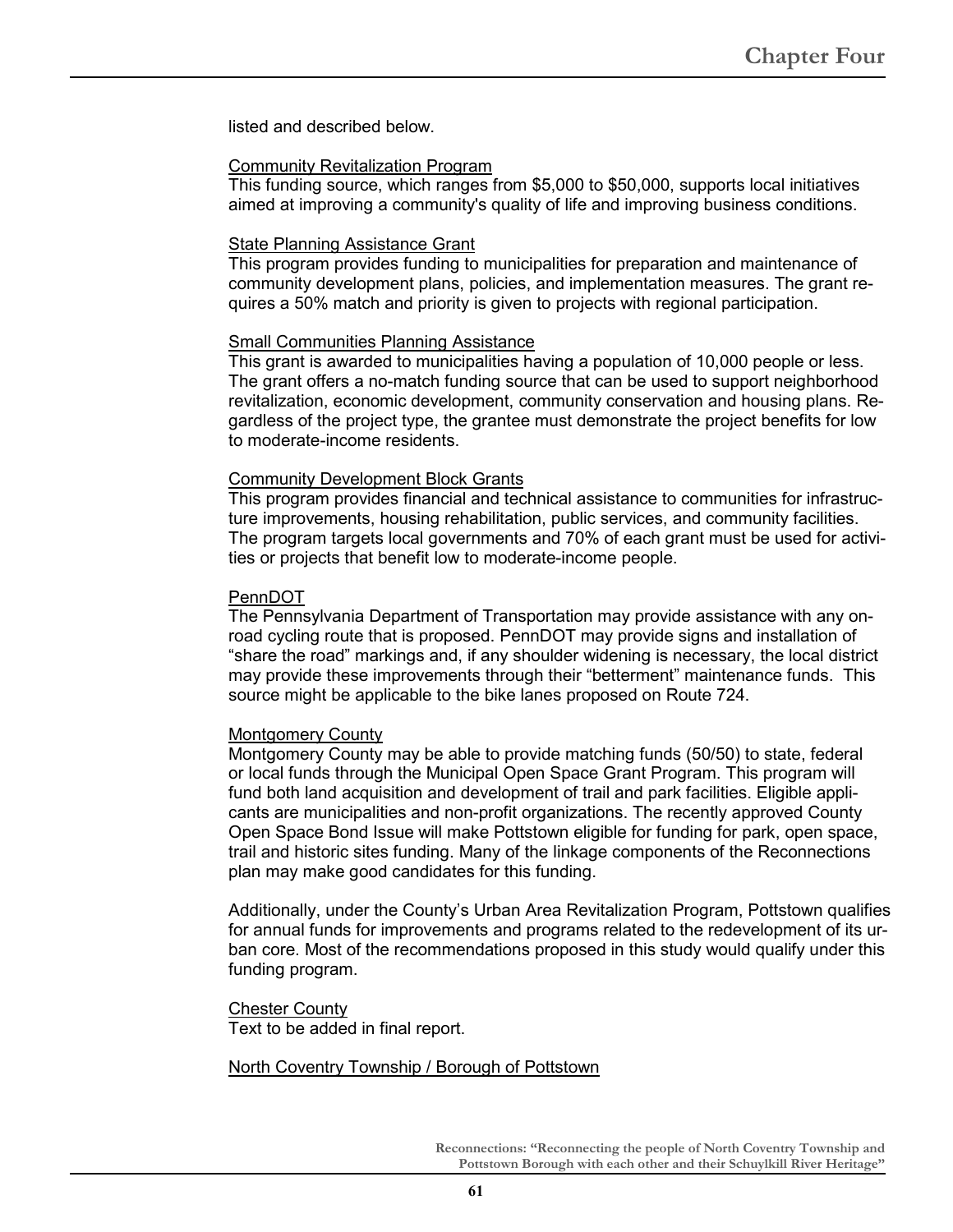Regardless of how successful funding applications are for the Reconnections improvements, some amount of local matching funds will be required. Occasionally, local funding of design and engineering will be required to move a project to a point where it can be successfully funded by an agency for construction. These design costs can be counted as a match with many funding sources.

Often, grant sources allow services "in-kind" in place of cash to count as a match. It is strongly suggested that both municipalities immediately begin and keep a detailed inventory of municipal staff and/or official time spent on the reconnections project. Occasionally, grantors may allow time spent to date to count as part of the in-kind match for funds. This record will also demonstrate a continued commitment on the part of the municipality to the successful implementation of the master plan.

# Local Schools

Local schools may also be of assistance in several ways. The student body might get involved with clubs, fundraising events, and trail / Schuylkill River cleanup days, and other community programming. The faculty could incorporate the trail into various curricula with students helping to develop and possibly maintain the trail or a section of river as part of a classroom assignment or after school club. While the amounts of funds raised may be relatively small, this process builds constituents and support that is critical to the long-term success of a project.

The following grant information was taken from: Living with the River - Schuylkill River National and State Heritage Area Management Plan and Environmental Impact Statement, 2003.

# **Cultural Resources**

**Certified Local Government Funding** 

http://www.artsnet.org/phmc/phmc\_frame.html

Certified Local Government Grants requiring a 60/40 match are available to support projects in six categories: Cultural Resource Surveys, National Register Nominations, Technical and Planning Assistance, Educational and Interpretative Programs, Staffing and Training, and Pooling and Third Party Administration. The grants are administered on a competitive basis, and the awards are made annually based on a peer review process. Funding under this program is limited to Certified Local Governments.

• Keystone Historic Preservation Grants

http://www.artsnet.org/phmc/phmc\_frame.html

Keystone Historic Preservation Grants requiring a 50/50 cash match are available for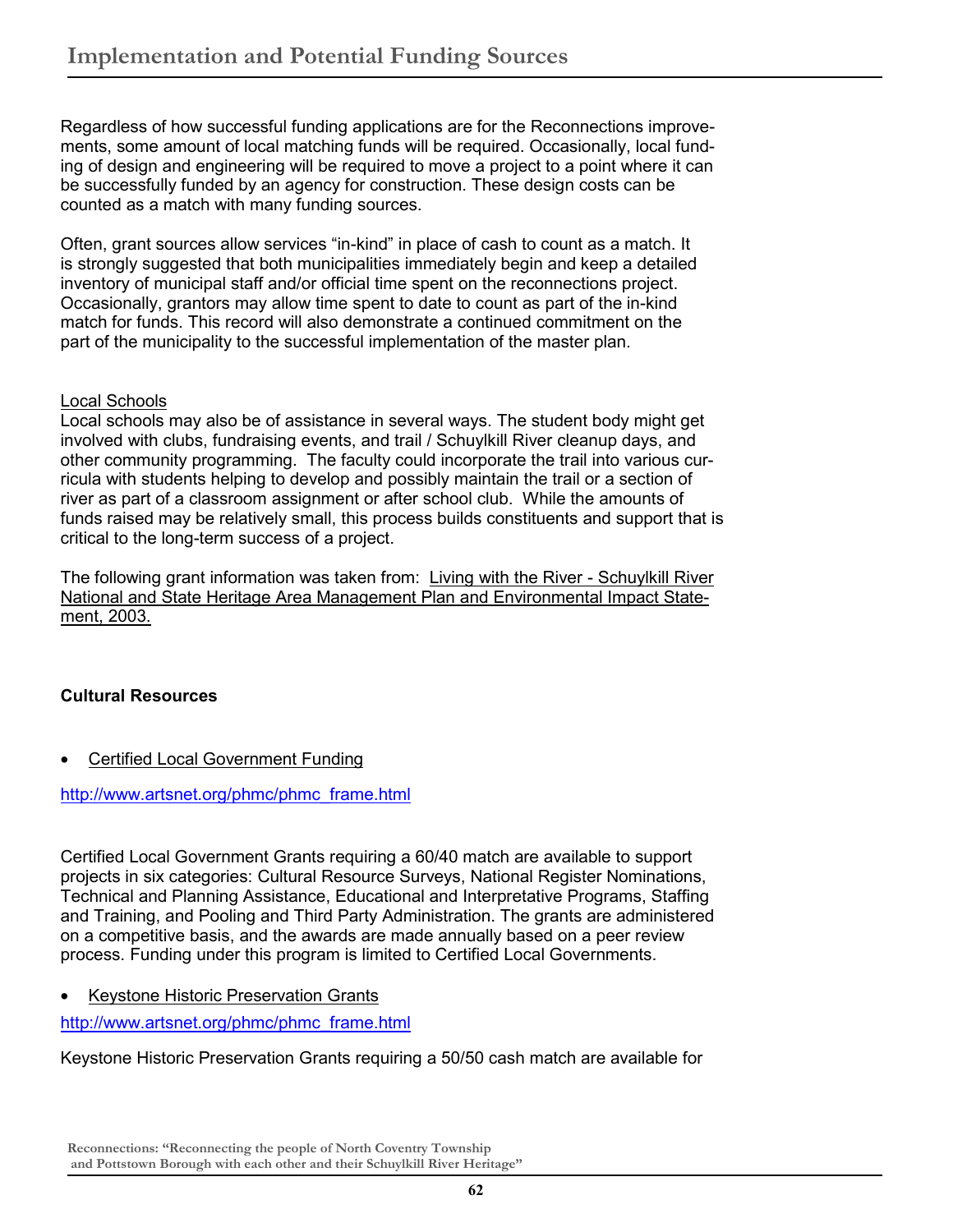the preservation, restoration and/or rehabilitation of historic resources listed in or eligible for listing in the National Register of Historic Places. The grants are administered on a competitive basis, and the awards are made annually based on a peer review process. Nonprofit organizations and public agencies that own or support a publicly accessible historic property listed, or eligible for listing, in the National Register of Historic Places, or that own or support a contributing historic property in a National Register Historic District, may apply for grant assistance.

PHMC Historic Preservation Grants

## http://www.artsnet.org/phmc/phmc\_frame.html

In 1999, the Pennsylvania Historical and Museum Commission and Preservation Pennsylvania launched a campaign to gather information as the first step in developing a five-year historic preservation plan for Pennsylvania. The plan focuses on (1) educating Pennsylvanians about our heritage and its value, (2) building better communities through preservation, and (3) providing strong leadership at the state level. Historic Preservation Grants are available in two different amounts to support projects in the categories of Cultural Resource Surveys, National Register Nominations, Planning and Development Assistance, Educational and Interpretive Programs, and Archaeology.

• Local History Grants

## http://www.artsnet.org/phmc/phmc\_frame.html

Local History Grants are available in two different amounts to support projects in the categories of Public Programs, Research and Writing, and Educational Programs. The following are a few of the types of organizations that are eligible to apply: colleges and universities, community groups, heritage organizations, historical societies, libraries (public and private), local governments, museums, schools and school districts, etc. Grant amounts up to and including \$5,000 require no matching funds, and grants in amounts of \$5,001 and up to and including \$15,000 require 50/50 matching funds.

**Historical Marker Grants** 

http://www.artsnet.org/phmc/phmc\_frame.html

Grants requiring a cash match (generally 50/50) are available to support the manufacture of approved state historical markers. The Pennsylvania Historical and Museum Commission approves historical marker nominations annually based upon the review of an independent panel of experts. Any nonprofit organization or public agency that wishes to support a state historical marker previously approved by the Pennsylvania Historical and Museum Commission and that meets the eligibility requirements may apply for funding. Grants are generally awarded on a 50/50 cash matching basis. Grant awards for city and roadside markers generally will not exceed \$550 and \$650, respectively.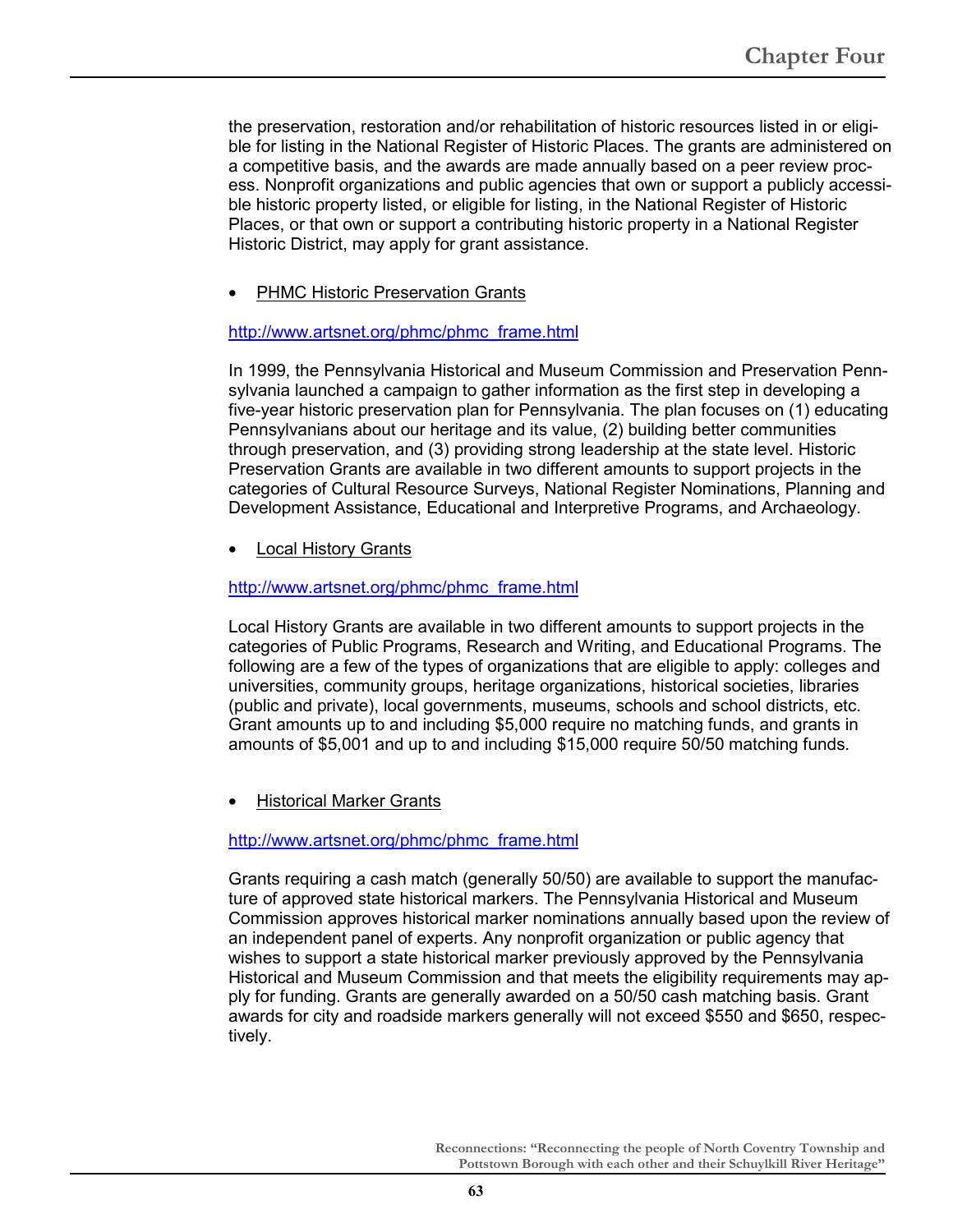# • Rehabilitation Investment Tax Credits

## http://www.artsnet.org/phmc/phmc\_frame.html

Pennsylvania Rehabilitation investment tax credits are the most widely used historic preservation incentive program. Certain expenses incurred in connection with the rehabilitation of an old building are eligible for a tax credit. Rehabilitation investment tax credits are available to owners and certain long-term leases of income producing properties that are listed on the National Register of Historic Places. There are two rates: 20% for historic buildings and 10% for non-residential, non-historic buildings built before 1936.

• Charitable Contribution Deduction

## http://www.artsnet.org/phmc/phmc\_frame.html

The Pennsylvania charitable contribution deduction is taken in the form of a conservation easement and enables the owner of a "certified historic structure" to receive a onetime tax deduction. A conservation easement usually involves the preservation of a building's façade by restricting the right to alter its appearance.

• Preservation Tax Incentives

## http://www2.cr.nps.gov/tps/tax/brochure2.htm#Preservation%20Tax%20Incentives

The Federal government encourages the preservation of historic buildings through various means. One of these is the program of Federal tax incentives to support the rehabilitation of historic and older buildings. The Preservation Tax Incentives reward private investment in rehabilitating historic properties such as offices, rental housing, and retail stores. Current tax incentives for preservation, established by the Tax Reform Act of 1986 (PL 99-514; Internal Revenue Code Section 47 [formerly Section 48(g)]) include: 1) a 20% tax credit for the certified rehabilitation of certified historic structures and 2) a 10% tax credit for the rehabilitation of non-historic, non-residential buildings built before 1936. For both credits, the rehabilitation must be a substantial one and must involve a depreciable building.

## **Economic Development and Community Revitalization**

Small Business First (SBF)

#### http://www.inventpa.com/docs/Business\_Financing\_Directory.pdf

Small Business First provides funding for small businesses, including: low-interest loan financing for land and building acquisition and construction; machinery and equipment purchases and working capital. Eligible small businesses (100 employees or less) may include: manufacturing, industrial, agricultural processors, mining enterprises, exportrelated, advanced technology and computer-related services, hotels, motels or restaurants, environmental compliance/pollution prevention, land and building acquisition and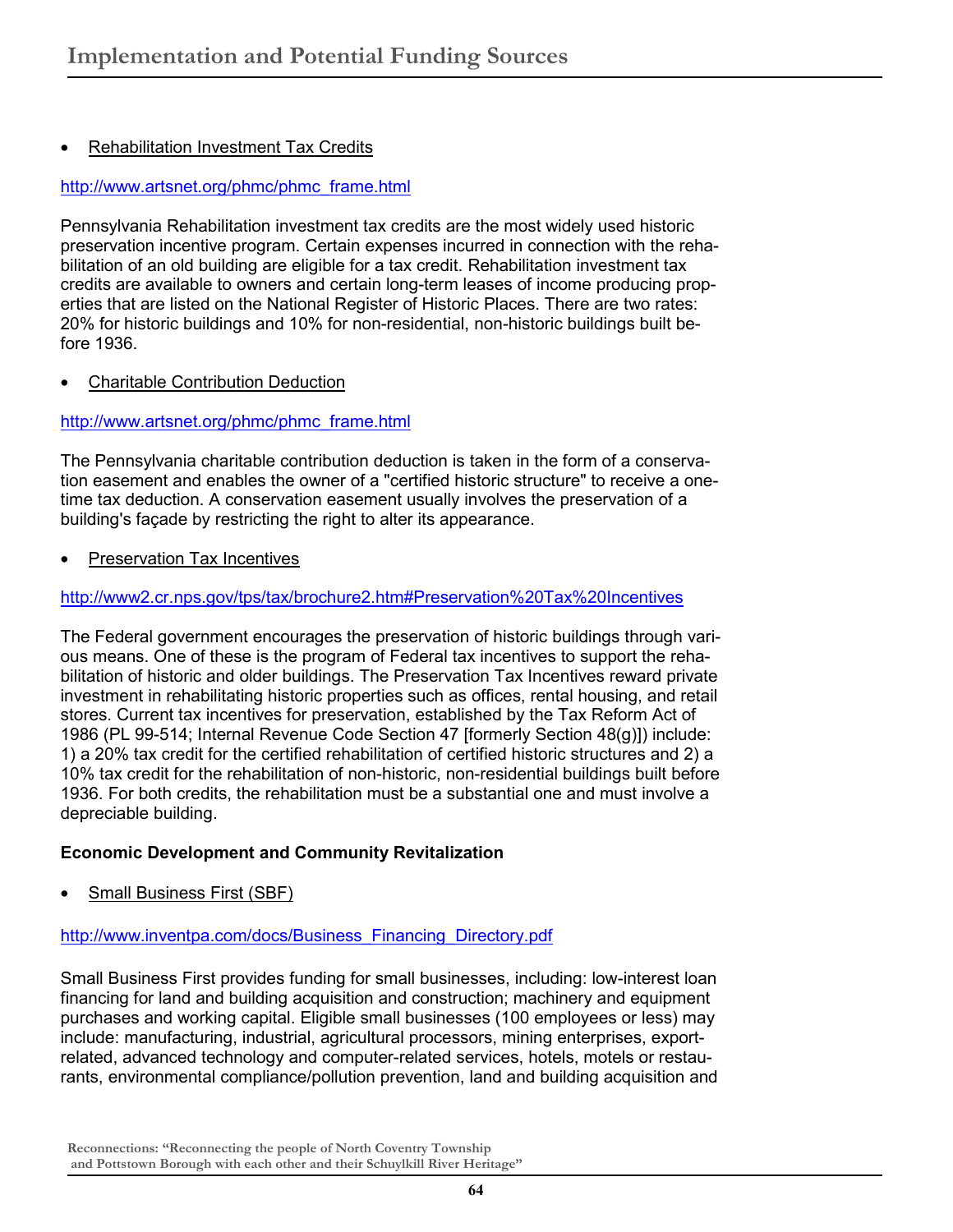construction, etc.

• Pennsylvania Minority Business Development Authority (PMBDA)

http://www.inventpa.com/docs/Business\_Financing\_Directory.pdf

The Pennsylvania Minority Business Development Authority provides low-interest loan financing to businesses owned and operated by ethnic minorities for land and building acquisition; building construction and renovation; machinery and equipment acquisition and installation; and working capital.

• Community Economic Development Loan Program (CED)

http://www.inventpa.com/docs/Business\_Financing\_Directory.pdf

The Community Economic Development Loan Program provides low-interest loans for projects in distressed communities, in an effort to stimulate self-help initiatives and help people build assets at the individual, family and community levels. Small businesses (100 employees or less) that are located in a DCED designated distressed community or Keystone Opportunity Zone are eligible to apply. Uses include: land and building acquisition; building, construction and renovation; machinery and equipment acquisition and installation, and working capital. Loans may be up to \$200,000 or 50% of total eligible project cost – whichever is less.

• Community Development Block Grants (CDBG)

http://www.hud.gov/progdesc/cdbgent.cfm

The Community Development Block Grant (CDBG) program is federally funded through the United States Department of Housing and Urban Development (HUD). The program awards grants in order to carry out a wide range of community development activities directed toward revitalizing neighborhoods, economic development, and providing improved community facilities and services. CDBG funds are to be used for activities that benefit low- and moderate-income persons, carry out activities which aid in the prevention or elimination of slums and blight, or address existing conditions that pose a serious and immediate threat to the welfare of the community where other financial resources are not available to meet these needs. CDBG funds may be used for activities that include, but are not limited to: acquisition of real property; relocation and demolition; rehabilitation of residential and non-residential structures; construction of public facilities and improvements, such as water and sewer facilities, streets, neighborhood centers; the conversion of schools for eligible purposes, as well as public services.

• Pennsylvania Land Recycling Program

http://www.dep.state.pa.us/dep/deputate/airwaste/wm/landrecy/default.htm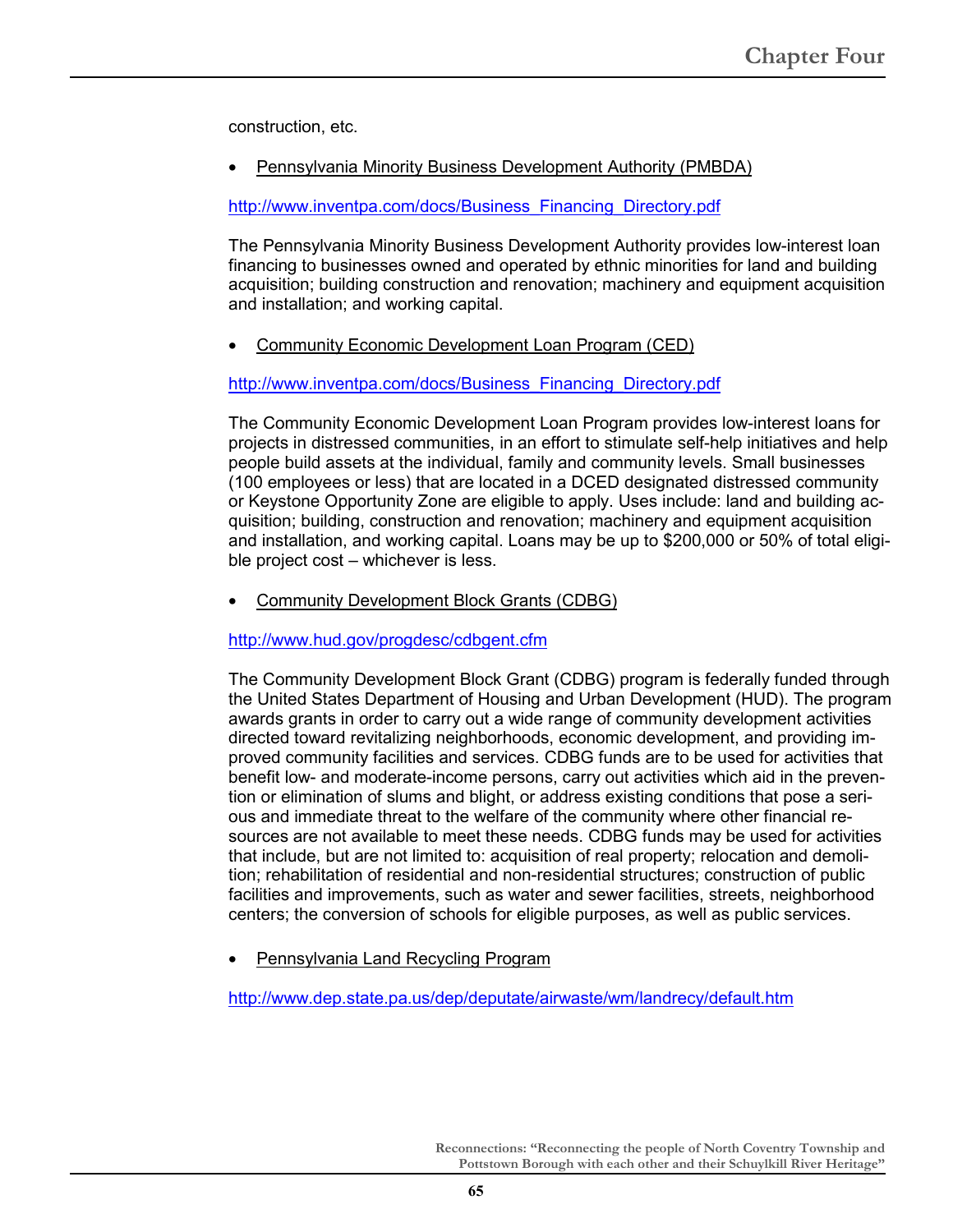The Pennsylvania Land Recycling Program's goal is to help transform vacant brownfields into job-producing sites while protecting the environment. Grant and low-interest loan financing is provided to perform environmental site assessment and remediation work at former industrial sites. Public and private nonprofit economic development entities and companies involved in reuse of former industrial land are eligible for financial assistance, which includes grants and loans up to \$200,000 for environmental assessment and \$1 million for remediation.

# **Environmental Resources – Watershed Protection and Restoration**

• Growing Greener

# http://www.dep.state.pa.us/growgreen/

Signed into law in 1999 and reauthorized in 2002, Growing Greener is the largest single investment of state funds in Pennsylvania's history to address critical environmental concerns. Over the next 10 years, \$1.3 billion will be distributed among four state agencies to address a variety of projects. Included are funds available from the Department of Agriculture (farmland and open-space preservation), Department of Environmental Protection (watershed restoration & protection), and Pennsylvania Infrastructure Investment Authority (water & sewer system upgrades).

• Environmental Stewardship And Watershed Protection Grants

# http://www.dep.state.pa.us/growgreen/watershedprotection/default.htm

The Environmental Stewardship and Watershed Protection Act authorizes the Department of Environmental Protection (DEP) to allocate nearly \$547 million in grants for acid mine drainage abatement, mine cleanup efforts, abandoned oil and gas well plugging and local watershed-based conservation projects. These projects can include watershed assessments and development of watershed restoration or protection plans; implementation of watershed restoration or protection projects; construction of mine drainage remediation systems; reclamation of previously mined lands; and demonstration/education projects and outreach activities. Eligible applicants include: counties, authorities and other municipalities; county conservation districts; watershed organizations; and other organizations involved in the restoration and protection of Pennsylvania's environment.

**PENNVEST** 

# http://www.pennvest.state.pa.us/pennvest/site/default.asp

PENNVEST provides financial assistance and service to Pennsylvania communities and citizens by funding sewer, stormwater and water projects throughout the Commonwealth in an effort to improve Pennsylvania's environment and the health of its people. Its financial assistance program works to provide safe drinking water, restore and preserve the states rivers and streams, as well as protect natural resources while attempting to create new opportunities for economic development.

**The River Network**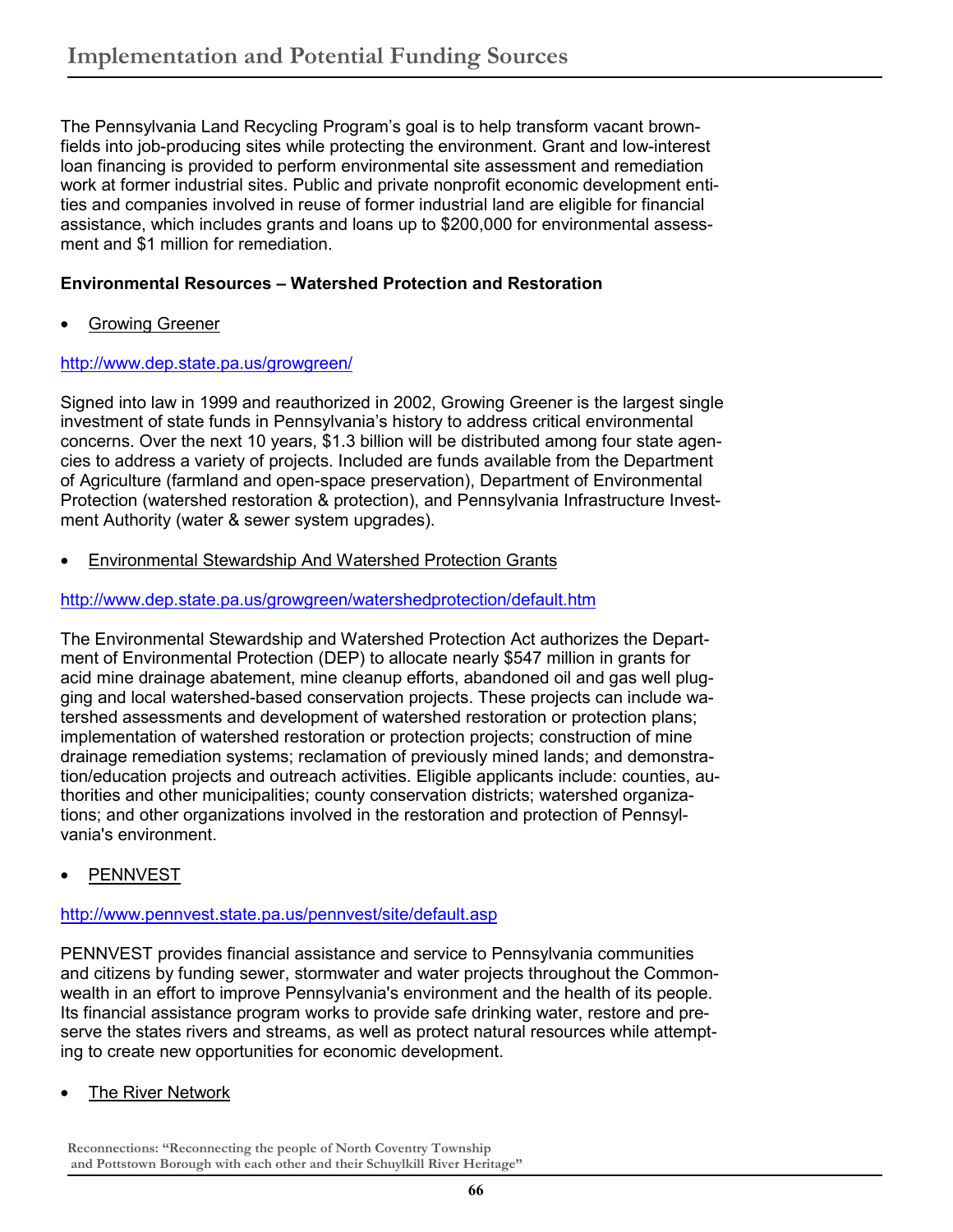# http://www.rivernetwork.org/index.cfm

The River Network's mission is to help people understand, protect and restore rivers and their watersheds. The River Network has a \$5-million budget, with 34 staff working in four offices across the United States, and provides personalized assistance, training, and information to more than 500 partner groups through its watershed programs. The River Network also makes grants available to local watershed partnerships to support their organizational development and long-term effectiveness.

## **Recreational Resources**

• The Pennsylvania Recreational Trails Program (PRTP)

## http://www.dcnr.state.pa.us/recreation/grants/rectrails.htm

The Pennsylvania Recreational Trails Program provides funds to develop and maintain recreational trails and trail related facilities for motorized and non-motorized recreational trail use. Federal funding for the program is through the Federal Highway Administration (FHWA) and the Transportation Equity Act for the 21st Century (TEA 21). In Pennsylvania, the Recreational Trails Program is administered by the Department of Conservation & Natural Resources (DCNR), Bureau of Recreation & Conservation (BRC) in consultation with the Pennsylvania Recreational Trails Advisory Board (PARTAB), which is composed of both motorized and non motorized recreational trail users.

**Transportation Equity Act for the 21st Century (TEA 21)** 

http://www.fhwa.dot.gov/tea21/index.htm

On June 9, 1998, the Transportation Equity Act for the 21st Century (TEA-21) authorizing highway, highway safety, transit and other surface transportation programs for the next 6 years was signed into law. TEA-21 builds on the initiatives established in the Intermodal Surface Transportation Efficiency Act of 1991 (ISTEA). TEA-21 continues and expands provisions to improve facilities and safety for bicycles and pedestrians, as well as broaden and make eligible NHS funds to include pedestrian walkways, and safety and educational activities. Other changes ensure the consideration of bicyclists and pedestrians in the planning process and facility design. A total of \$270 million in contract authority was authorized for FYs 1998-2003 to provide and maintain recreational trails, while a total of \$148 million for technical assistance and grants has been allocated for the development of scenic byway programs and related projects along roads designated as National Scenic Byways, All-American Roads, or as State Scenic Byways.

• Growing Greener

http://www.dep.state.pa.us/growgreen/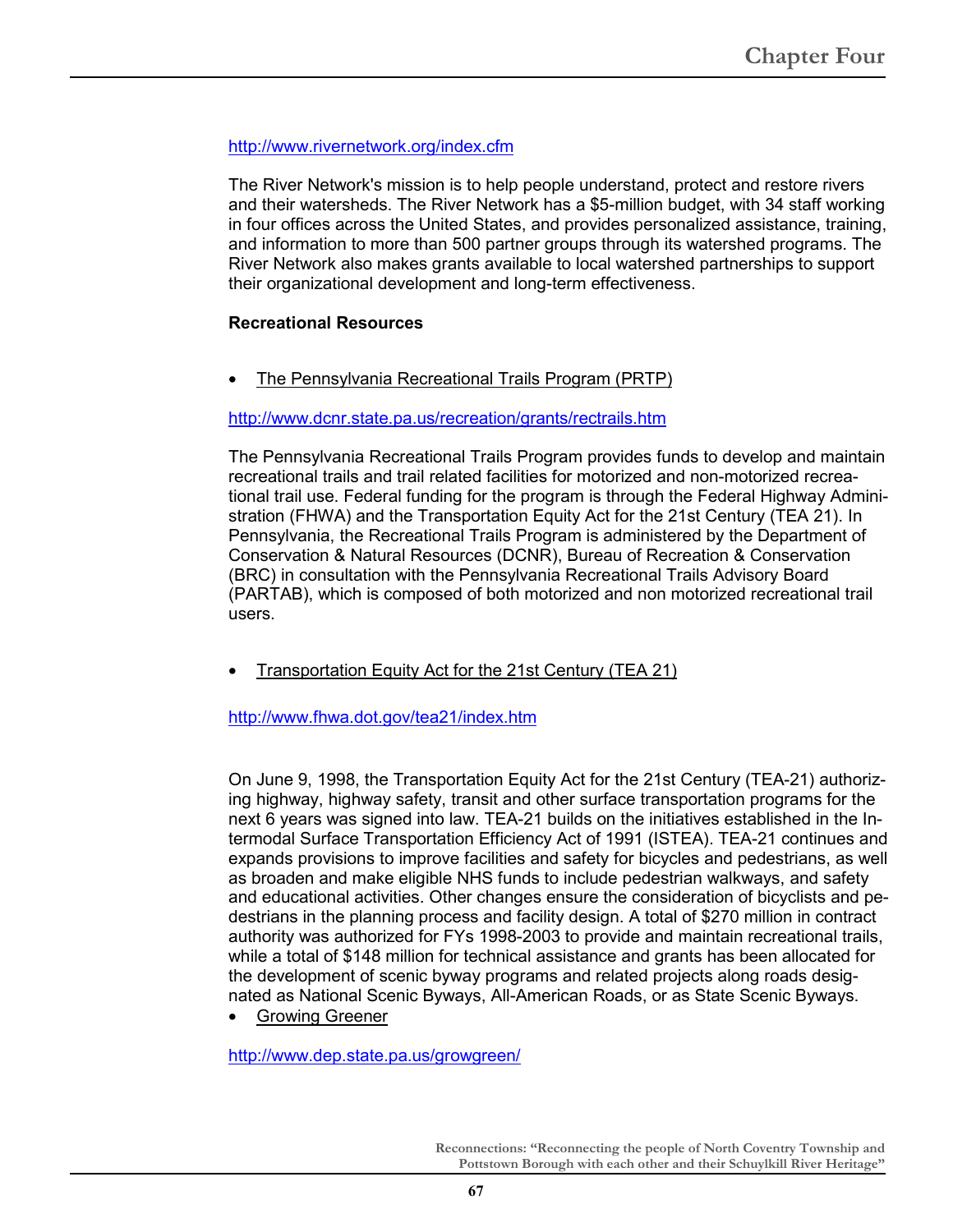Signed into law in 1999 and reauthorized in 2002, Growing Greener is the largest single investment of state funds in Pennsylvania's history to address critical environmental concerns. Over the next 10 years, \$1.3 billion will be distributed among four state agencies to address a variety of projects. Included are funds available from the Department of Conservation and Natural Resources for state park renovations & improvements.

• Community Conservation Partnerships Program (C2P2)

http://www.dcnr.state.pa.us/recreation/grants/keygrants02-03.htm

Sponsored by the Department of Conservation and Natural Resources and the Pennsylvania Recreation and Park Society the Community Conservation Partnerships Program has developed four grants to meet local recreation and conservation needs. Grants for Planning and Technical Assistance, Acquisition Projects, Development Projects and Federally Funded Projects can be used on a range of projects from rehabilitating a community athletic field, building a safer playground, preparing a watershed or greenways plan to developing an abandoned rail corridor or protecting a critical natural or open space areas.

# **Private Foundations**

Private foundations are a potential source of funding for heritage resource preservation and funding. The State of Pennsylvania is blessed with a number of foundations that support activities such as arts and education, historic preservation and community development, recreational resources management, and environmental planning and design. The following are a few of the major foundations that provide support for such activities in Pennsylvania.

• Andrew W. Mellon Foundation – Grants for Museums and Art Conservation http://www.mellon.org/museumsandconservation.html

• Bayer Foundation -

Grants for Civic and Community Programs, as well as Arts Education and Culture http://www.bayerus.com/about/community/index.html

• Heinz Endowments -

Funding for Education, Community Development, and Culture http://www.heinz.org/index.asp?loc=J,J2

• Hershey Foods Corporation -

Grants for Education, Civic and Community Initiatives, Arts and Culture, and Environment

http://www.hersheys.com/about/contributions.shtml

• Land O' Lakes Foundation -

Community Grants: Grants for Quality Art Endeavors and to Solve Community Problems in Rural Areas

http://www.foundation.landolakes.com/CommGrants/progdesc.htm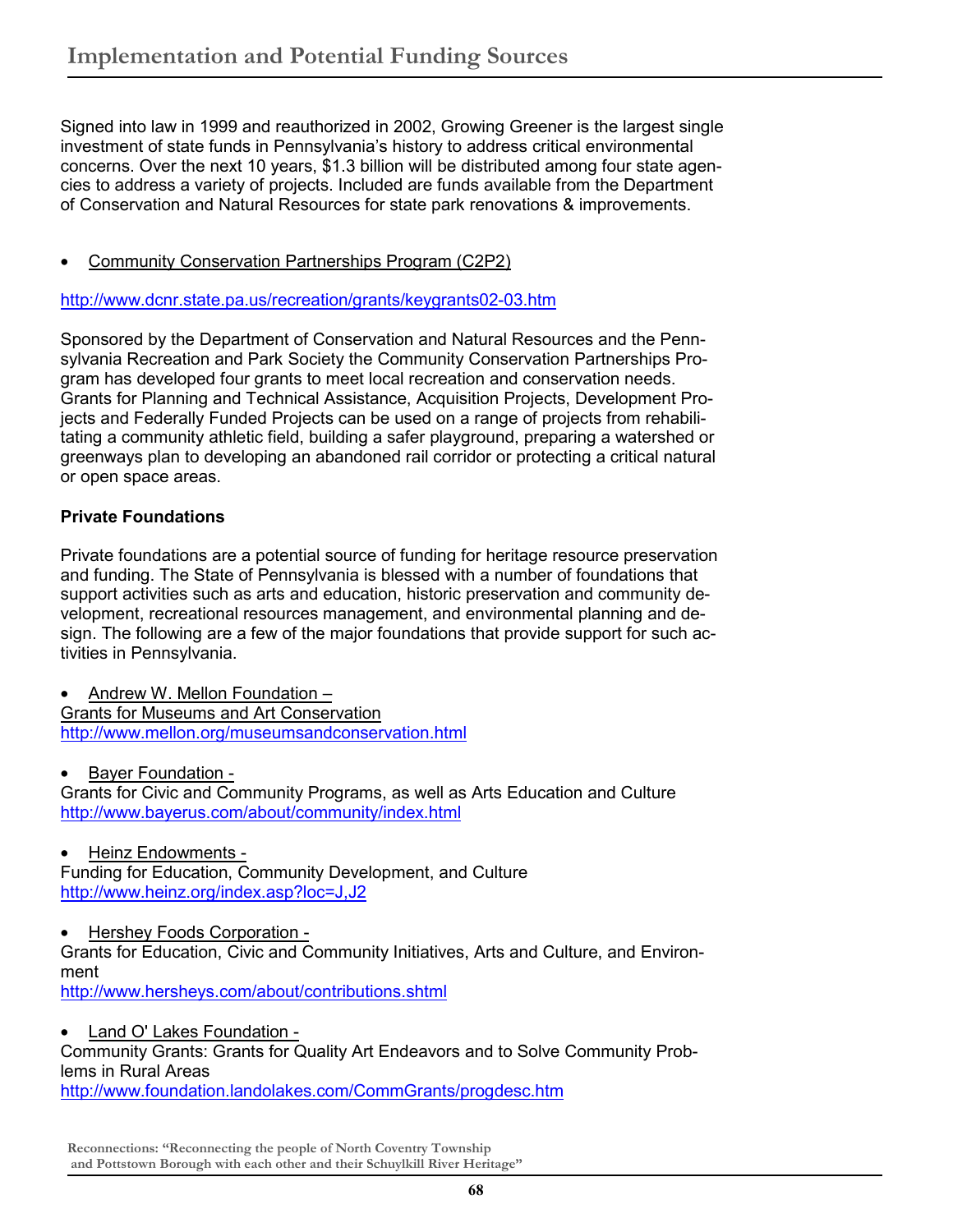• The Ford Foundation -Grants for Community Development, Education, Arts, and Culture http://www.fordfound.org/

• The Pew Charitable Trusts -Grants for Culture, Education, and Environment http://www.pewtrusts.com/grants/index.cfm?image=img3

• Wallace-Reader's Digest Funds – Funding to advance Parkland and Community Engagement with Parks and Open-Space. http://www.wallacefunds.org/

• William Penn Foundation – Grants for Art and Culture, as well as Environment and Communities http://www.wpennfdn.org/